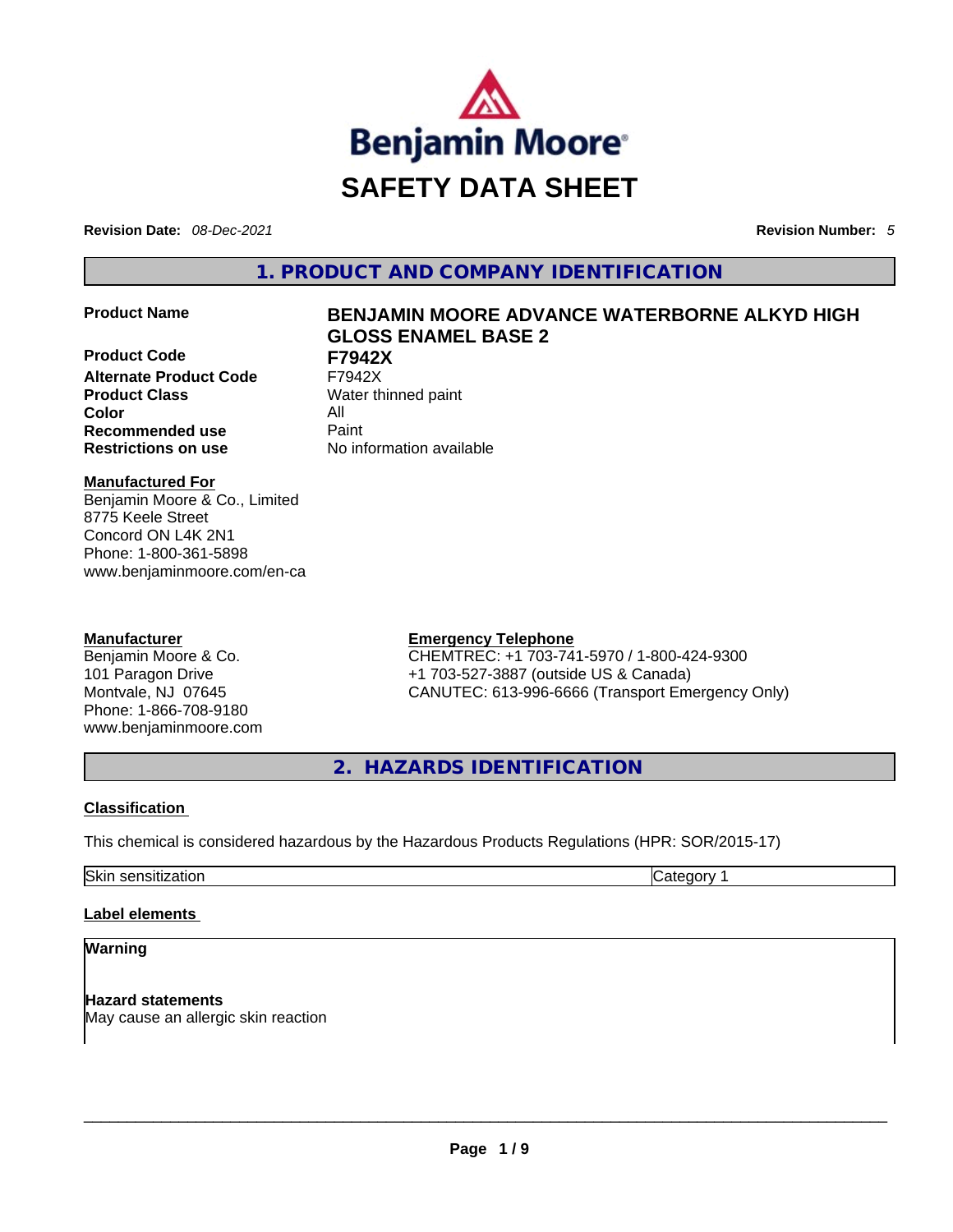

**Appearance** liquid **Odor 11** and **Odor 11** and **Odor 11** and **Odor 11** and **Odor 11** and **Odor** 11 and **Odor** 11 and **Odor** 11 and **Odor** 11 and **Odor** 11 and **Odor** 11 and **Odor** 11 and **Odor** 11 and **Odor** 11 and **Odor** 

# **Precautionary Statements - Prevention**

Avoid breathing dust/fume/gas/mist/vapors/spray Contaminated work clothing should not be allowed out of the workplace Wear protective gloves

#### **Skin**

IF ON SKIN: Wash with plenty of soap and water If skin irritation or rash occurs: Get medical advice/attention Wash contaminated clothing before reuse

#### **Precautionary Statements - Disposal**

Dispose of contents/container to an approved waste disposal plant

#### **Other information**

No information available

Avoid breathing vapors or mists

 **WARNING:** This product contains isothiazolinone compounds at levels of <0.1%. These substances are biocides commonly found in most paints and a variety of personal care products as a preservative. Certain individuals may be sensitive or allergic to these substances, even at low levels.

# **3. COMPOSITION INFORMATION ON COMPONENTS**

| <b>Chemical name</b>            | <b>CAS No.</b> | Weight-%       | Hazardous Material<br>registry number<br>(HMIRA registry $#$ ) | Date HMIRA filed and<br>Information Review Act date exemption granted<br>(if applicable) |
|---------------------------------|----------------|----------------|----------------------------------------------------------------|------------------------------------------------------------------------------------------|
| Titanium dioxide                | 13463-67-7     | 7 - 13%        |                                                                |                                                                                          |
| Polyalkylene glycol alkyl ether |                | $-5%$          | <b>HMIRC #9367</b>                                             | <b>Granted: June 10, 2015</b>                                                            |
| Tetramethyl-5-decyne-4,7-diol,  | 126-86-3       | $0.1 - 0.25\%$ |                                                                |                                                                                          |
| $2,4,7,9-$                      |                |                |                                                                |                                                                                          |

\*The exact percentage (concentration) of composition has been withheld as a trade secret

# **4. FIRST AID MEASURES**

General Advice **General Advice No hazards** which require special first aid measures.

**Eye Contact <b>Rinse** thoroughly with plenty of water for at least 15 minutes and consult a physician.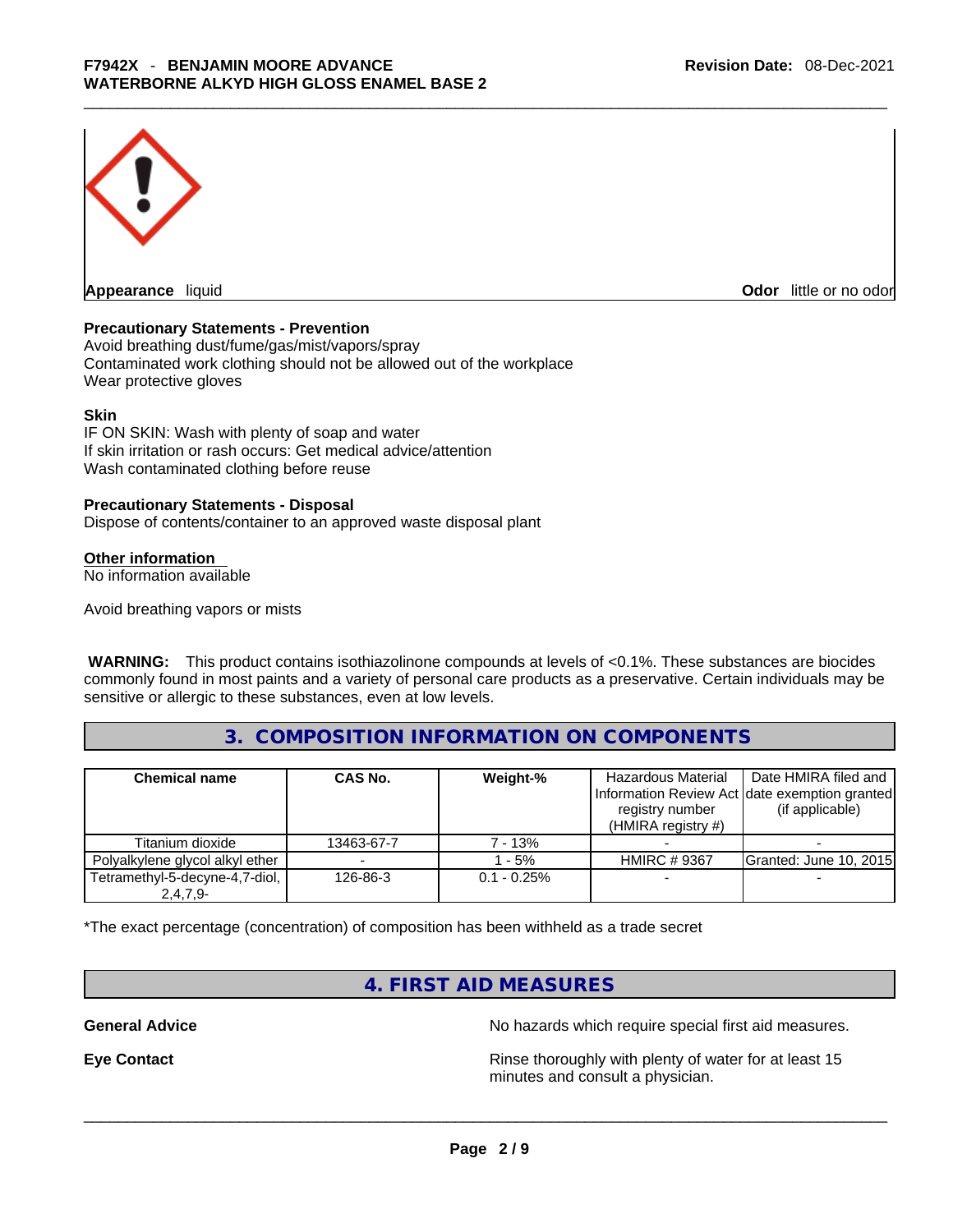| <b>Skin Contact</b>                    | Wash off immediately with soap and plenty of water while<br>removing all contaminated clothes and shoes. If skin<br>irritation persists, call a physician. Wash clothing before<br>reuse. Destroy contaminated articles such as shoes. |
|----------------------------------------|----------------------------------------------------------------------------------------------------------------------------------------------------------------------------------------------------------------------------------------|
| <b>Inhalation</b>                      | Move to fresh air. If symptoms persist, call a physician.                                                                                                                                                                              |
| Ingestion                              | Clean mouth with water and afterwards drink plenty of<br>water. Consult a physician if necessary.                                                                                                                                      |
| <b>Most Important Symptoms/Effects</b> | May cause allergic skin reaction.                                                                                                                                                                                                      |
| <b>Notes To Physician</b>              | Treat symptomatically.                                                                                                                                                                                                                 |
|                                        | 5. FIRE-FIGHTING MEASURES                                                                                                                                                                                                              |
| <b>Suitable Extinguishing Media</b>    | Use extinguishing measures that are appropriate to local                                                                                                                                                                               |

|                                                                                                                       | circumstances and the surrounding environment.                                                                                               |  |  |
|-----------------------------------------------------------------------------------------------------------------------|----------------------------------------------------------------------------------------------------------------------------------------------|--|--|
| Protective equipment and precautions for firefighters                                                                 | As in any fire, wear self-contained breathing apparatus<br>pressure-demand, MSHA/NIOSH (approved or equivalent)<br>and full protective gear. |  |  |
| <b>Specific Hazards Arising From The Chemical</b>                                                                     | Closed containers may rupture if exposed to fire or<br>extreme heat.                                                                         |  |  |
| Sensitivity to mechanical impact                                                                                      | No                                                                                                                                           |  |  |
| Sensitivity to static discharge                                                                                       | No                                                                                                                                           |  |  |
| <b>Flash Point Data</b><br>Flash point (°F)<br>Flash Point (°C)<br><b>Method</b><br><b>Flammability Limits In Air</b> | Not applicable<br>Not applicable<br>Not applicable                                                                                           |  |  |
| Lower flammability limit:<br><b>Upper flammability limit:</b>                                                         | Not applicable<br>Not applicable                                                                                                             |  |  |
| <b>Flammability: 0</b><br><b>NFPA</b><br>Health: 1                                                                    | <b>Instability: 0</b><br><b>Special: Not Applicable</b>                                                                                      |  |  |
| <b>NFPA Legend</b><br>0 - Not Hazardous<br>1 - Slightly<br>2 - Moderate<br>3 - High                                   |                                                                                                                                              |  |  |

4 - Severe

*The ratings assigned are only suggested ratings, the contractor/employer has ultimate responsibilities for NFPA ratings where this system is used.* 

*Additional information regarding the NFPA rating system is available from the National Fire Protection Agency (NFPA) at www.nfpa.org.*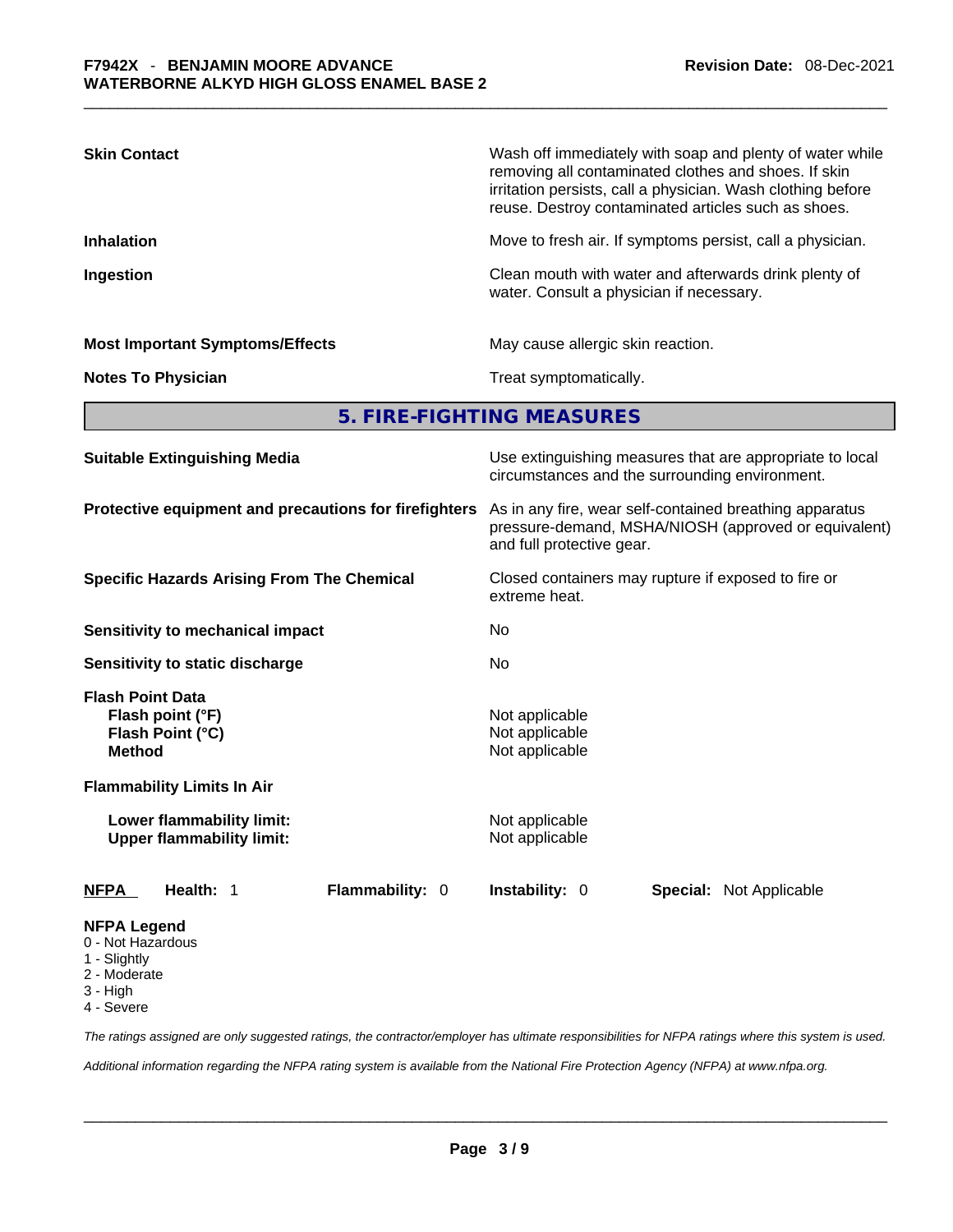# **6. ACCIDENTAL RELEASE MEASURES**

**Personal Precautions Avoid contact with skin, eyes and clothing. Ensure Personal Precautions** adequate ventilation.

**Other Information Discription Discription** Prevent further leakage or spillage if safe to do so.

**Environmental precautions** See Section 12 for additional Ecological Information.

**Methods for Cleaning Up Example 20 Soak** up with inert absorbent material. Sweep up and shovel into suitable containers for disposal.

**7. HANDLING AND STORAGE** 

**Handling Avoid contact with skin, eyes and clothing. Avoid breathing Handling Avoid breathing** vapors, spray mists or sanding dust. In case of insufficient ventilation, wear suitable respiratory equipment.

**Storage Storage Keep container tightly closed. Keep out of the reach of <b>Storage Keep** out of the reach of children.

**Incompatible Materials Incompatible Materials No information available** 

**8. EXPOSURE CONTROLS/PERSONAL PROTECTION** 

## **Exposure Limits**

| <b>Chemical name</b> | <b>ACGIH TLV</b>         | Alberta           | <b>British Columbia</b>                        | Ontario           | Quebec              |
|----------------------|--------------------------|-------------------|------------------------------------------------|-------------------|---------------------|
| Titanium dioxide     | TWA: $10 \text{ mg/m}^3$ | 10 mg/m $3$ - TWA | 10 mg/m $^3$ - TWA<br>$3 \text{ ma/m}^3$ - TWA | 10 mg/m $3$ - TWA | 10 mg/m $3$ - TWAEV |
| Legend               |                          |                   |                                                |                   |                     |

ACGIH - American Conference of Governmental Industrial Hygienists Alberta - Alberta Occupational Exposure Limits British Columbia - British Columbia Occupational Exposure Limits Ontario - Ontario Occupational Exposure Limits Quebec - Quebec Occupational Exposure Limits N/E - Not established

**Personal Protective Equipment**

**Engineering Measures Engineering Measures** Ensure adequate ventilation, especially in confined areas.

**Eye/Face Protection Safety glasses with side-shields. Skin Protection Protection Protective gloves and impervious clothing. Respiratory Protection In case of insufficient ventilation wear suitable respiratory** equipment.

**Hygiene Measures Avoid contact with skin, eyes and clothing. Remove and Avoid contact with skin, eyes and clothing. Remove and Avoid contact with skin, eyes and clothing. Remove and** wash contaminated clothing before re-use. Wash

# thoroughly after handling.<br>  $\begin{array}{|l|l|}\hline \textbf{9. PHYSICAL AND CHEMICAL PROPERTIES}\end{array}$ **9. PHYSICAL AND CHEMICAL PROPERTIES**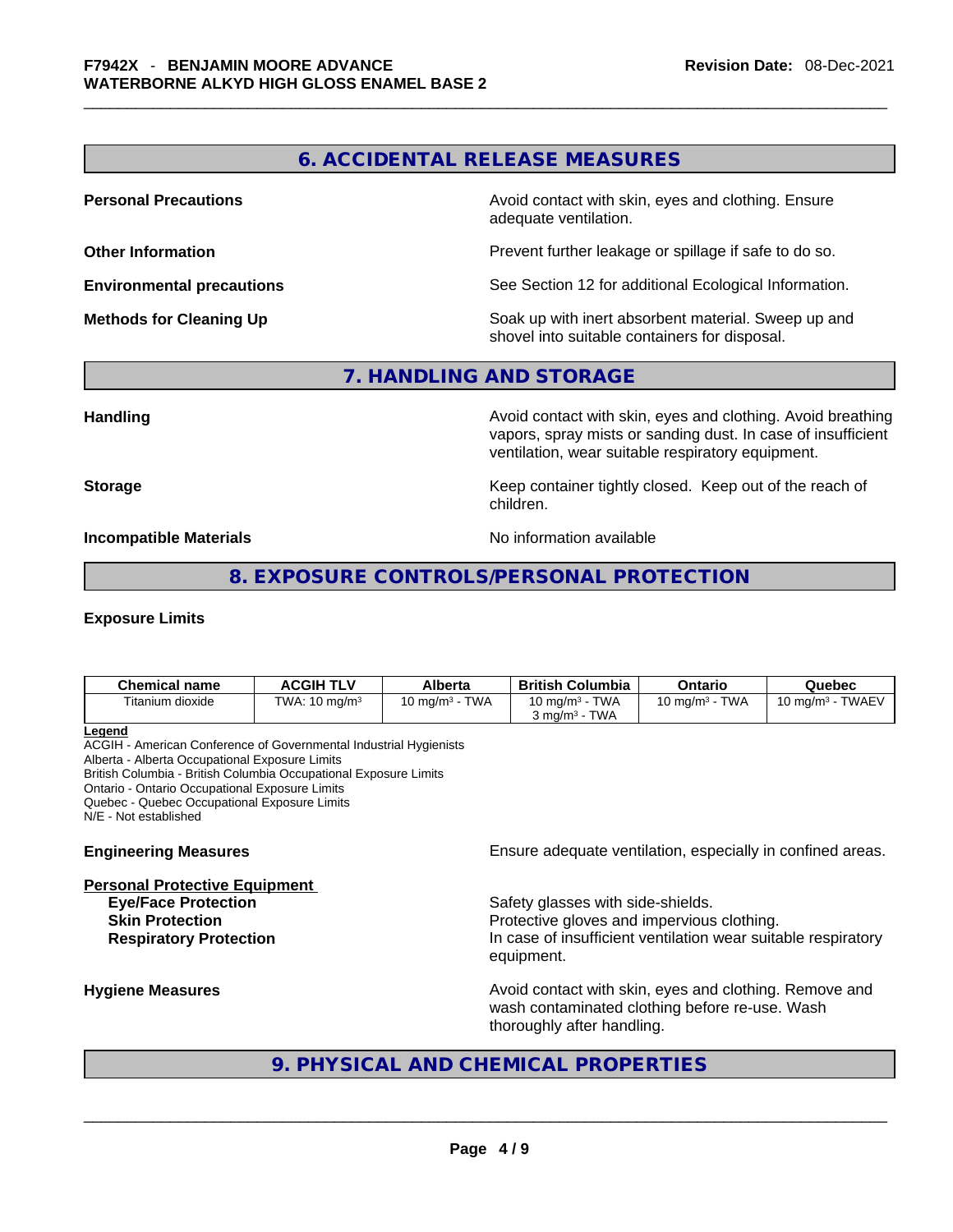**Appearance** liquid **Odor Odor Odor Odor Odor Odor** *little or no odor little or no odor* **Odor Threshold No information available No information available Density (lbs/gal)** 9.6 - 9.7 **Specific Gravity** 1.15- 1.17 **pH bH** *pH* **Viscosity (cps) No information available Solubility(ies)** No information available **Water solubility Water Solubility**<br> **Evaporation Rate** Moinformation available<br>
No information available **Vapor pressure Vapor pressure No information available Vapor density**<br> **We Solids**<br>
We Solids
2019<br>
We Solid Solid Solid Structure 2019<br>
2019<br>
2019<br>
2019<br>
2019<br>
2019<br>
2029<br>
2029<br>
2029<br>
2029<br>
2029<br>
2029<br>
2029 **Wt. % Solids** 40 - 50<br> **Vol. % Solids** 30 - 40 **Vol. % Solids Wt. % Volatiles** 50 - 60 **Vol. % Volatiles** 60 - 70 **VOC Regulatory Limit (g/L)** < 50 **Boiling Point (°F)** 212 **Boiling Point (°C) Freezing point (°F)** 32 **Freezing Point (°C)** 0 **Flash point (°F)** Not applicable **Flash Point (°C)** Not applicable **Method**<br> **Plammability (solid, gas)**<br> **Plammability (solid, gas)**<br> **Not** applicable **Flammability** (solid, gas) **Upper flammability limit:** Not applicable **Lower flammability limit:** Not applicable **Autoignition Temperature (°F)** No information available **Autoignition Temperature (°C)** No information available **Decomposition Temperature (°F)** No information available **Decomposition Temperature (°C)** No information available **Partition coefficient** No information available

**Evaporation Rate** No information available

# **10. STABILITY AND REACTIVITY**

| <b>Reactivity</b>                         | Not Applicable                           |
|-------------------------------------------|------------------------------------------|
| <b>Chemical Stability</b>                 | Stable under normal conditions.          |
| <b>Conditions to avoid</b>                | Prevent from freezing.                   |
| <b>Incompatible Materials</b>             | No materials to be especially mentioned. |
| <b>Hazardous Decomposition Products</b>   | None under normal use.                   |
| <b>Possibility of hazardous reactions</b> | None under normal conditions of use.     |

# **11. TOXICOLOGICAL INFORMATION**

**Product Information**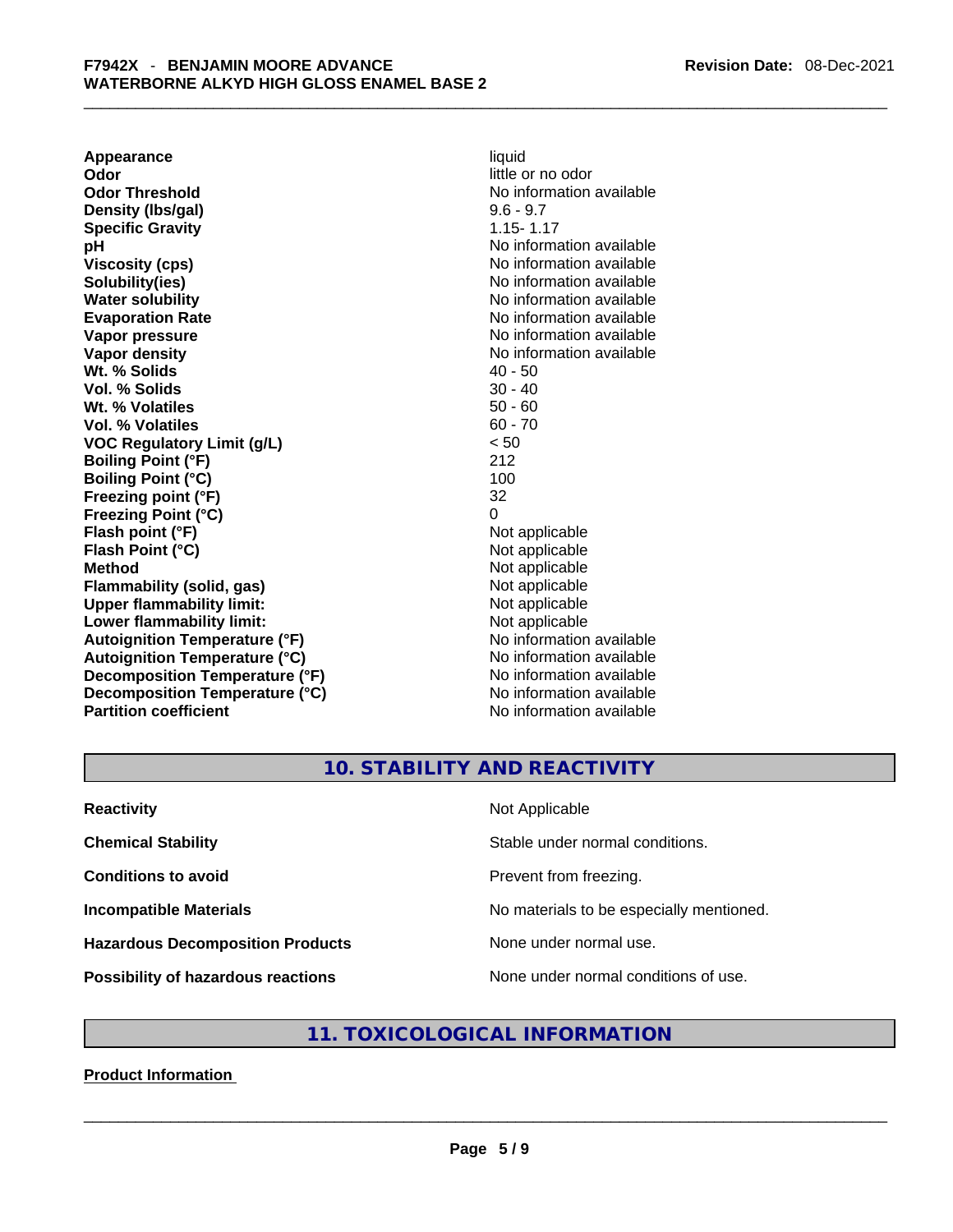| Information on likely routes of exposure                                                   |                                                                                                                                                |  |  |  |
|--------------------------------------------------------------------------------------------|------------------------------------------------------------------------------------------------------------------------------------------------|--|--|--|
| <b>Principal Routes of Exposure</b>                                                        | Eye contact, skin contact and inhalation.                                                                                                      |  |  |  |
| <b>Acute Toxicity</b><br><b>Product Information</b>                                        | No information available                                                                                                                       |  |  |  |
| Symptoms related to the physical, chemical and toxicological characteristics               |                                                                                                                                                |  |  |  |
| <b>Symptoms</b>                                                                            | No information available                                                                                                                       |  |  |  |
| Delayed and immediate effects as well as chronic effects from short and long-term exposure |                                                                                                                                                |  |  |  |
| Eye contact<br><b>Skin contact</b>                                                         | May cause slight irritation<br>Prolonged skin contact may cause skin irritation and/or<br>dermatitis. May cause sensitization by skin contact. |  |  |  |
| <b>Inhalation</b>                                                                          | Inhalation of vapors in high concentration may cause<br>irritation of respiratory system. Avoid breathing vapors or<br>mists.                  |  |  |  |
| Ingestion                                                                                  | Ingestion may cause gastrointestinal irritation, nausea,<br>vomiting and diarrhea.                                                             |  |  |  |
| <b>Sensitization</b>                                                                       | May cause an allergic skin reaction.                                                                                                           |  |  |  |
| <b>Neurological Effects</b>                                                                | No information available.                                                                                                                      |  |  |  |
| <b>Mutagenic Effects</b>                                                                   | No information available.                                                                                                                      |  |  |  |
| <b>Reproductive Effects</b>                                                                | No information available.                                                                                                                      |  |  |  |
| <b>Developmental Effects</b>                                                               | No information available.                                                                                                                      |  |  |  |
| <b>Target organ effects</b>                                                                | No information available.                                                                                                                      |  |  |  |
| <b>STOT - single exposure</b>                                                              | No information available.                                                                                                                      |  |  |  |
| <b>STOT - repeated exposure</b><br>Other adverse effects                                   | No information available.<br>No information available.                                                                                         |  |  |  |
|                                                                                            | No information available.                                                                                                                      |  |  |  |
| <b>Aspiration Hazard</b>                                                                   |                                                                                                                                                |  |  |  |

# **Numerical measures of toxicity**

# **The following values are calculated based on chapter 3.1 of the GHS document**

# **ATEmix (oral)** 81788 mg/kg

# **Component Information**

| Chemical name                  | Oral LD50             | Dermal LD50           | Inhalation LC50     |
|--------------------------------|-----------------------|-----------------------|---------------------|
| Titanium dioxide               | $> 10000$ mg/kg (Rat) |                       |                     |
| 13463-67-7                     |                       |                       |                     |
| Tetramethyl-5-decyne-4,7-diol, | $>$ 500 mg/kg (Rat)   | > 1000 mg/kg (Rabbit) | > 20 mg/L (Rat) 1 h |
| $2,4,7,9-$                     |                       |                       |                     |
| 126-86-3                       |                       |                       |                     |

# **Chronic Toxicity**

# **Carcinogenicity**

*The information below indicates whether each agency has listed any ingredient as a carcinogen:.* 

| 2B - Possible Human Carcinogen |  |
|--------------------------------|--|
|                                |  |
|                                |  |
|                                |  |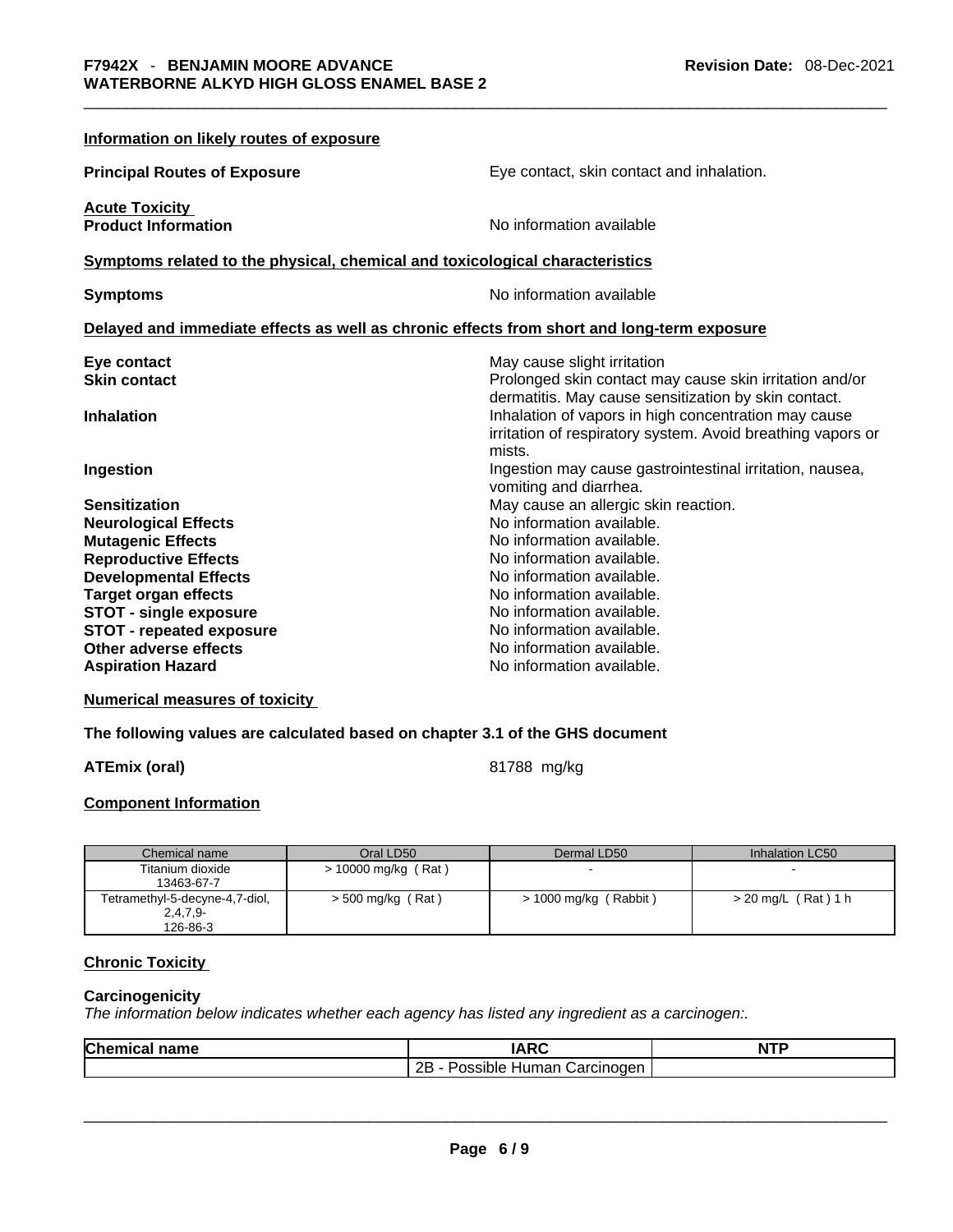| -<br>חור<br>⊣ו »ג.<br>∙ iiui. |  |
|-------------------------------|--|

• Although IARC has classified titanium dioxide as possibly carcinogenic to humans (2B), their summary concludes: "No significant exposure to titanium dioxide is thought to occur during the use of products in which titanium dioxide is bound to other materials, such as paint."

#### **Legend**

IARC - International Agency for Research on Cancer NTP - National Toxicity Program OSHA - Occupational Safety & Health Administration

**12. ECOLOGICAL INFORMATION** 

# **Ecotoxicity Effects**

The environmental impact of this product has not been fully investigated.

# **Product Information**

# **Acute Toxicity to Fish**

No information available

# **Acute Toxicity to Aquatic Invertebrates**

No information available

## **Acute Toxicity to Aquatic Plants**

No information available

# **Persistence / Degradability**

No information available.

## **Bioaccumulation**

No information available.

# **Mobility in Environmental Media**

No information available.

## **Ozone**

No information available

# **Component Information**

## **Acute Toxicity to Fish**

Titanium dioxide  $LC50:$  > 1000 mg/L (Fathead Minnow - 96 hr.) Tetramethyl-5-decyne-4,7-diol, 2,4,7,9- LC50: 42 mg/L (Carp (Cyprinus carpio) - 24 hr.)

# **Acute Toxicity to Aquatic Invertebrates**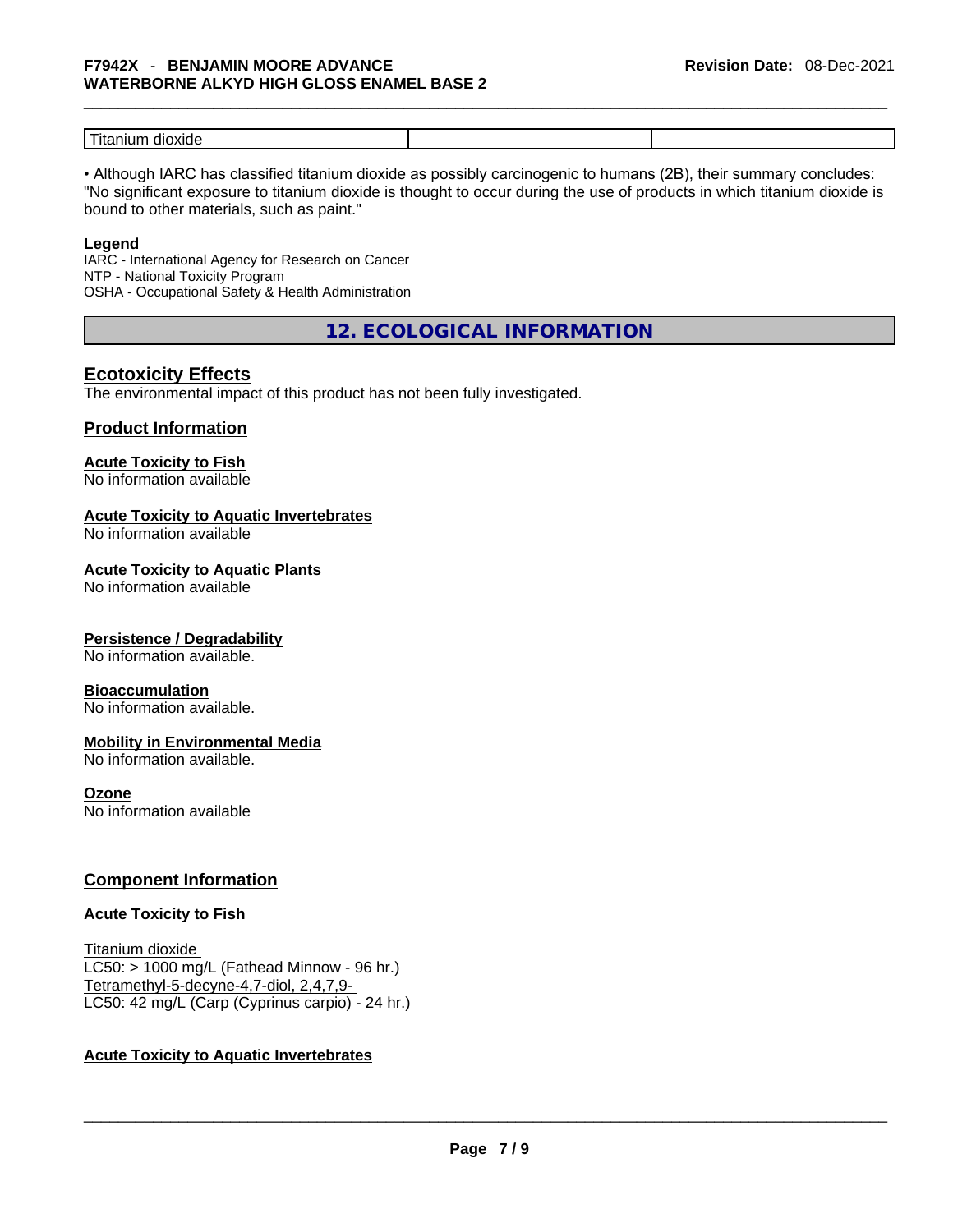Tetramethyl-5-decyne-4,7-diol, 2,4,7,9- LC50: 91 mg/L (Daphnia magna - 48 hr.)

## **Acute Toxicity to Aquatic Plants**

Tetramethyl-5-decyne-4,7-diol, 2,4,7,9- EC50: 82 mg/L (Algae (Selenastrum capricornutum) - 72 hrs.)

**13. DISPOSAL CONSIDERATIONS** 

**Waste Disposal Method** Dispose of in accordance with federal, state, provincial, and local regulations. Local requirements may vary, consult your sanitation department or state-designated environmental protection agency for more disposal options.

# **14. TRANSPORT INFORMATION**

**TDG** Not regulated **ICAO / IATA** Not regulated **IMDG / IMO** Not regulated

# **15. REGULATORY INFORMATION**

# **International Inventories**

| <b>TSCA: United States</b> | Yes - All components are listed or exempt. |
|----------------------------|--------------------------------------------|
| DSL: Canada                | No - Not all of the components are listed. |
|                            | One or more component is listed on NDSL.   |

# **National Pollutant Release Inventory (NPRI)**

## **NPRI Parts 1- 4**

This product contains the following Parts 1-4 NPRI chemicals:

*None*

## **NPRI Part 5**

This product contains the following NPRI Part 5 Chemicals:

*None*

# **WHMIS Regulatory Status**